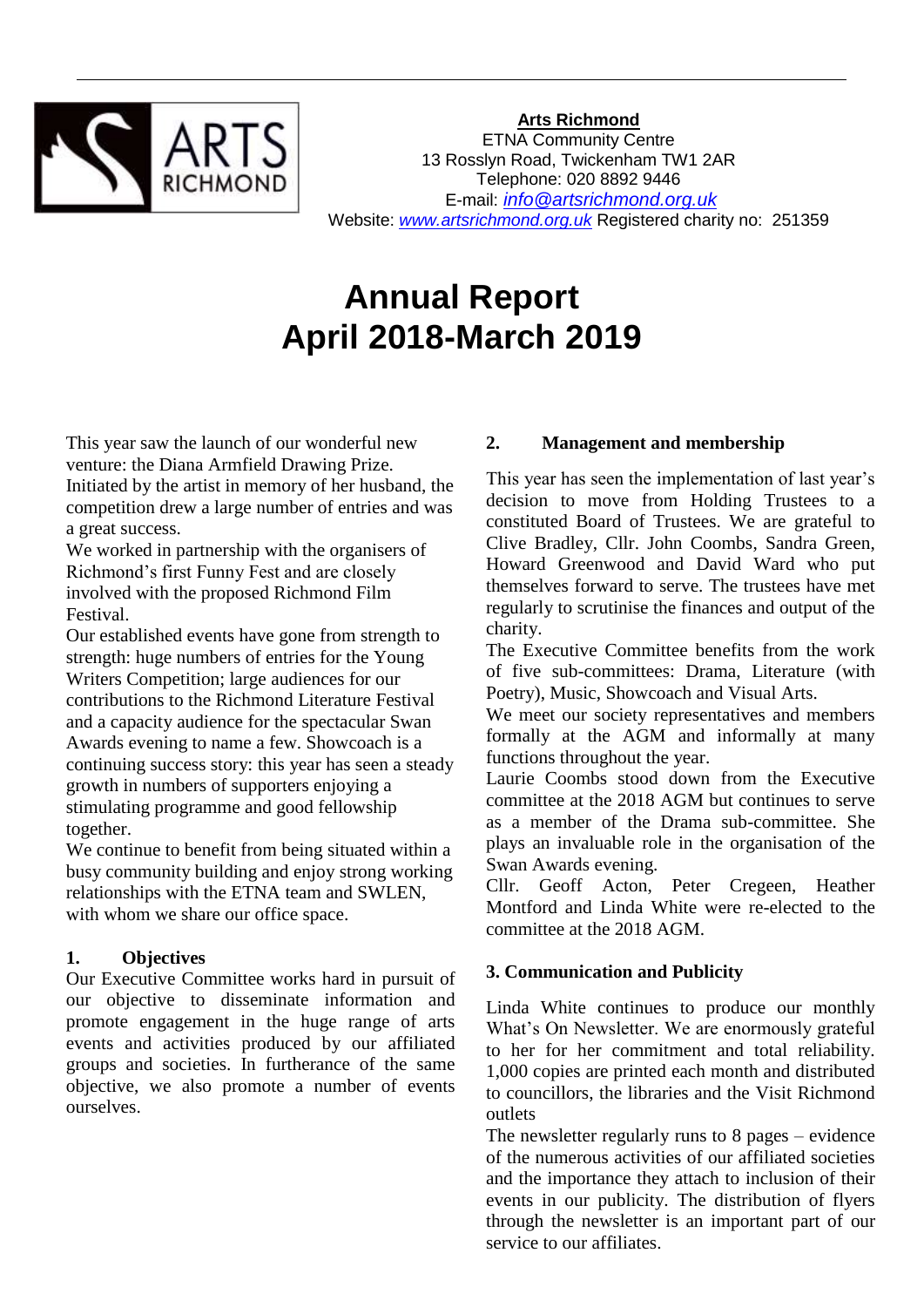The website continues to be an important communication tool. Linda Hansell, (formerly Sirker) has become skilled in uploading information and in ensuring our information appears on Facebook and Twitter. This is an increasing area of activity for Linda and the office volunteers.

Over 100 local organisations are currently affiliated to Arts Richmond.

We could not manage without our loyal group of 'stuffers' who meet every month to ensure the distribution of the flyers in the newsletter. They are Zeena Clark, Joan Heath, Heather Morgan, Jill Sutherland, Janet Langhorne, Linda White, Rosalind Potter, Peter Calvert and John Coombs.

We are indebted to Jean Wit, our Assistant Treasurer who continues to volunteer in the office two days a week. We also welcome the invaluable contributions of Amy Cottell and Deborah Biasoli who have joined us as office volunteers this year.

#### **4. Partnership with LBRuT**

We continue to work in partnership with the borough Arts Service. I chair the Arts Advisory Forum and we made a significant contribution to the annual Literature Festival.

**5. Visual Arts** (Acting Chair: Hilary Dodman) Committee members: Linda White, Sue Ribbans, John Coombs, Heather Montford.

# **Art Tent Richmond May Fair**

Arts Richmond once again organised a very successful Affordable Art Tent at the Richmond May Fair on Richmond Green on Saturday 12 May 2018. 25 artists who were individual members or members of our affiliated societies took part, providing 76 paintings and many cards, of which 17 paintings were sold, as well as approximately 40% of the cards. It was also a good opportunity to publicise Arts Richmond and its many initiatives.



# **Diana Armfield Drawing Competition**

In March 2019, Diana Armfield RA NEAC, a distinguished artist, generously sponsored a Drawing Competition for local artists over the age of 16, in memory of her recently deceased husband Bernard Dunstan RA, who was also highly respected in the art world.

It was held from Wednesday 6th to Friday 15th March 2019 at the Landmark Arts Centre in Teddington and 112 excellent drawings were displayed. 51 local artists took part. Jonathan Barker won first prize with his drawing of "The River at Teddington"; Rachel Labovitch won second prize with her portrait "Steph" and many other artists were highly commended.



#### **6. Literature** (Acting Chair: Hilary Dodman)

Committee members: Peter Cregeen, Heather Montford, Anne Warrington, Jean Wit, Clive Bradley

# **Young Writers Competition 2018**

We had another bumper year with over 400 entries from our borough schools covering years 1 through to 10. The presentation again took place at Twickenham's Exchange Theatre attended by all the finalists and their families. Keith Wait organised and directed a band of professional actors to present the final 16 highly commended pieces. These dramatized readings provided a most entertaining and thought provoking presentation which was enjoyed by all. We nominated laureates in the senior and junior age groups. Both of these laureates have gone on to review a number of Arts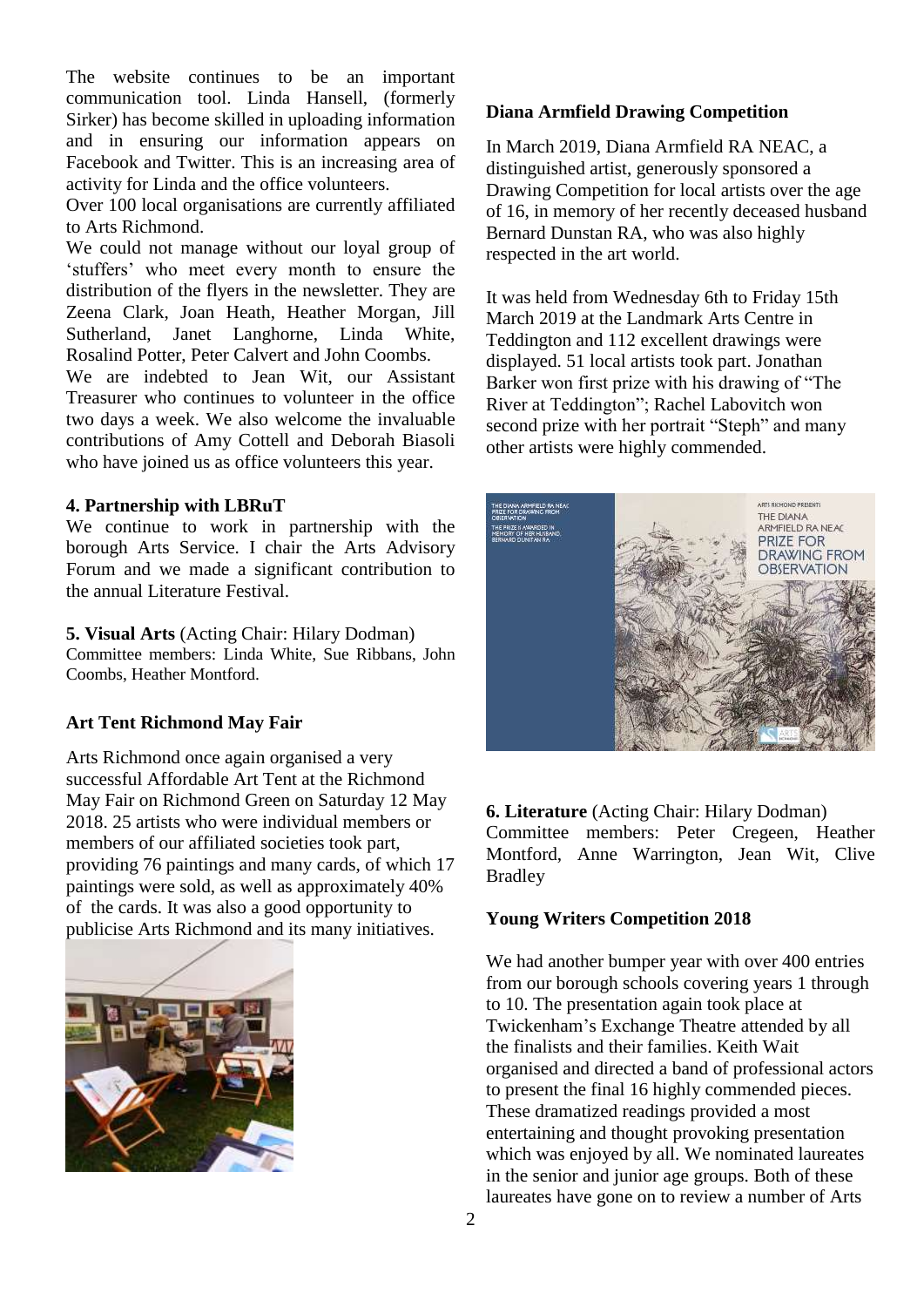Richmond events and have been invited to one or two of our affiliated societies' productions. We hope this will continue in the coming years.



#### **The Book Picnic May 2018**

Our author this year was retired British broadcaster and Civil Servant Barbara Hosking who discussed her book 'Exceeding My Brief Memoirs of a Disobedient Civil Servant' Ably assisted by TV broadcaster and consumer rights campaigner Lynn Faulds Wood. We had just over 140 guests attending the Marquee on Richmond Green



# **November Literature Festival 2018**

We held four events at this year's Literature Festival three of which were held at Duke Street Church and presented renowned authors: Kamal Ahmed (*The Life and Times of a Very British Man*) Tim Marshall (*Prisoners of Geography*) and Alan Robert Clarke (*The Prince of Mirrors*), the last in conversation with actor John Sessions.

All three Duke Street events were well attended and received.

We were also able to commemorate Armistice Day with a Centenary Event of Poems and Song held at the Coach House Orleans Gallery.

#### **The Poetry Hub 2018-2019**

We have held four poetry events this year: The Poetry Café; A WW1 Centenary Walk with Readings; The Armistice Day Commemoration Event and The Robert Gillespie evening.

#### **Poetry Café**

This poetry event on  $15<sup>th</sup>$  June was planned to capture the atmosphere of a friendly café or pub. We were pleased by the very good response it received. Every seat in the Noel Coward studio at HHT was taken and the audience was entertained by a varied and versatile group of poets and musicians, many of whom perform regularly at the Adelaide.

#### **1914-1918 Centenary Walk**

This walk, on Sunday, October  $21<sup>st</sup> 2018$  was led by Dr. Helen Baker, a local historian, and Carol Wain. The Walk was based on the Warren Gardens (former Richmond Ice Rink and Pelabon factory), combined with the Richmond War Memorial. During the walk a number of poets presented poems on the theme of WW1 and the Armistice.

# **Armistice Centenary Event, Sunday 11<sup>th</sup>**

November 2018

A commemoration of the armistice through poetry and music inspired by WW1 including well known poems by Rupert Brooke and Wilfred Owen was presented in the Coach House at Orleans Gallery.. Poems were read by members of our drama and poetry communities.

# **'Are you going to take that little jump?'**

Thursday, December  $6^{th}$ , 2018 Robert Gillespie talked about his work as an actor, director and writer in the Noel Coward room, Hampton Hill Theatre. Two actors from TTC, Josh Clark and Michael Bishop contributed to the programme.

**7. Drama** (Chair: Gillian Thorpe, Committee Members: Sue Bell, Laurie Coombs, Benedict Dias and Anne Warrington)

This has been another busy year for the drama committee.

**The Annual Swan Awards Gala** took place in September at The Landmark Arts Centre, where we were delighted to welcome Lynn Faulds Wood and John Stapleton as our celebrity guest presenters together with The Mayor of Richmond Upon Thames, Cllr Ben Khosa.

The evening itself was a sold out event. As ever the judges had a difficult job attending 41 productions during the course of the acting year (Sept 17-July 18). 35% of these were musicals and almost half involved children or young people – a very encouraging sign for the longevity of local theatre.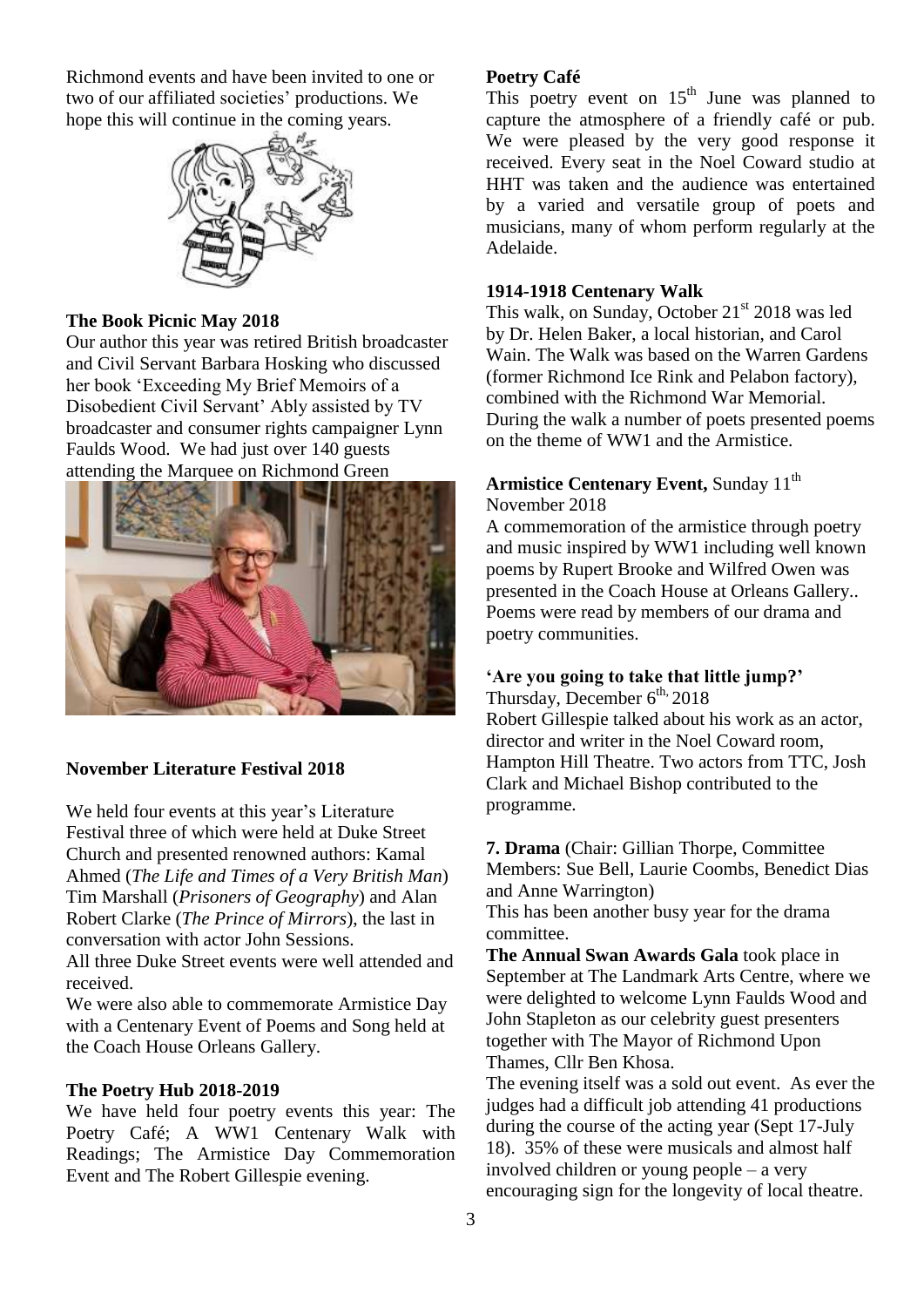The 2018 accolade award was presented to Pam Frazer, who stood down from the organising committee at the event. Pam has been a driving force in so many areas of the arts in Richmond – she was a judge for many years and she will be much missed on the committee (although we are hoping to lean on her for advice and support in the coming months). She continues to organise the Richmond upon Thames Performing Arts Festival (RUTPAF) which does so much good work in recognising young talent.

The Swan Awards are a very integral part of Arts Richmond's year and they would not be possible without the hard work of the judges: Elaine Barton, Sue Bell, Keith Wait, Stephen Leslie and Pip Egan. Sadly Helen had to withdraw during the year due to ill-health. We are very fortunate to have such dedicated and hardworking people on our team.

#### **SWAP, the 'mentoring' scheme for new judges**

continues to flourish under the expert guidance of Anne Warrington. Two of the 'mentees' John Bellamy and Warren Walters joined the judging panel for 2018/19 taking the places of Elaine and Helen. The scheme is continuing for 2019/20. Joe Stockwell and Benedict Dias will be ready to step in for the new season as new SWAN judges. We continue to be grateful to all the societies for providing complimentary tickets to the participants.

We couldn't do such a great job without the financial support of Kay Williams; she is a great friend to the Swan Awards and we are grateful. We would also like to thank Sara Burn Edwards and Colin Squire (Squires Garden Centre).

**Directors Forum:** This event was held on Saturday 2nd February, principally as part of SWAP's mentoring scheme. It was very popular. The event was held at Hampton Hill Theatre and led by Wes Henderson Roe with a panel of 5 practitioners. There were 33 in attendance with a good spread across the societies both in attendees and panel. There was good feedback, all suggesting we do more of these forums going forward.

#### **Future plans**

The Drama Committee goes into 2019 with different challenges – as reported elsewhere Pam Frazer has retired from the committee and our Chair, Laurie Coombs, has also resigned from the committee. However she has agreed to stay on as a co-opted member to help with the 2019 Swan Awards event.

It is also planned to have a New Plays Festival in spring 2020. The venue will once again be the Orange Tree Theatre, subject to availability. Invitations have gone out to the Arts Richmond drama group members. Expressions of interest have been requested by end of June 2019.



**8. Showcoach** (Chair: Janet Langhorne Committee Members: Jean Wit, Linda White, Heather Morgan, Hilary Dodman)

April 19 - 22nd Our 3 day residential trip to the *Great Houses of Derbyshire* was very popular with all 26 participants We visited the World of Wedgwood, Chatsworth House, Haddon Hall, Hardwick Hall and Calke Abbey during our stay. We were based in Buxton in a beautiful old Hotel dating back to 1573

June 8th. A very successful day trip to *Charleston* for a very interesting guided tour in the morning. We then continued to Lewes where everyone was able to have lunch and then enjoy the unusual shops before returning home. All 40 members enjoyed this trip

July  $11^{th}$ . A small group of 10 had a guided tour of the *Guildhall Museum* followed by lunch and then a free flow visit to the *Bank of England.* Those who went said it was a very interesting place to have visited.

August  $8<sup>th</sup>$  Our popular annual visit to the *Chichester Festival Theatre* attracted 45 members. This year's performance was "*Me and My Girl'* which was excellent. As there was no pre-talk this year members had more time to visit the lovely city for lunch and visit the shops and Cathedral.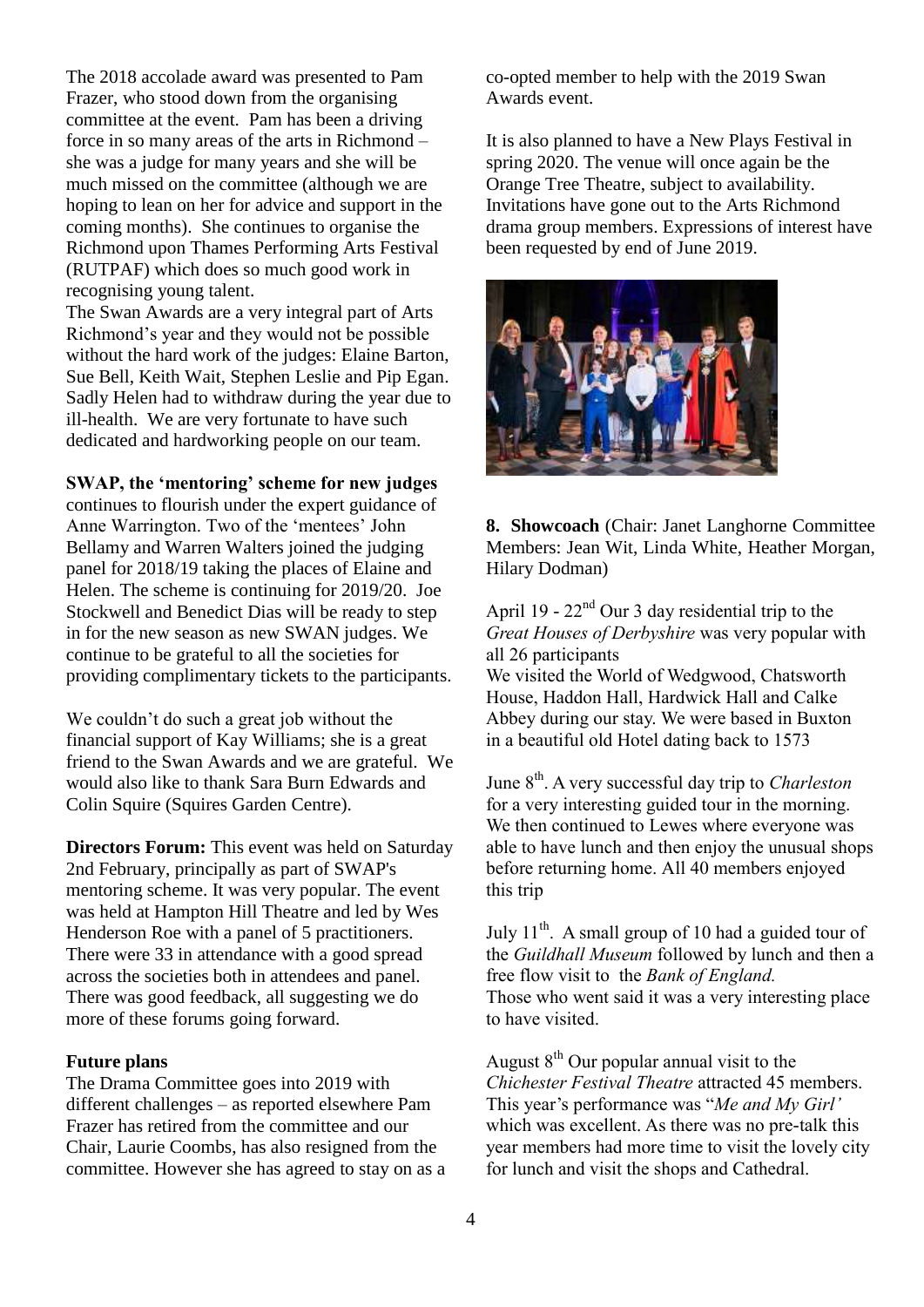September 4<sup>th</sup>. Showcoach visit to *The Proms!* This proved a very popular choice with 20 members booking to hear the *Tango Prom* showcasing the history of the Tango from its origins in the 1880's to the present day. A really exciting evening for everyone!

October 12-14<sup>th</sup> . Another success for Showcoach was when 21 members visited *Glyndebourne t*o see a performance of Massenet's "*Cendrillon*". During our 2 night stay in Eastbourne we also visited Penshurst Place, Brighton and its famous Pavilion and Chartwell. A very successful trip which will be repeated by popular request.

November  $22<sup>nd</sup>$  Here we had a walking tour of *Bloomsbury* with a Blue Badge Guide all 20 members found this area a fascinating place to explore. After lunch we then had a free flow visit to the *Foundling Museum* which was a very interesting but sad place to learn about.

December 13th A very popular visit to the *Royal Festival Hall* to hear the Philharmonia Orchestra performing festive classics and carols sung by *Kings College Choir* amongst others. All 30 members had a great evening

January 22<sup>nd</sup> A small group of 10 visited the *Rambert School* in Isleworth. Here we learnt about the history of the school and watched a variety of dancers performing. We all enjoyed the day and were encouraged to join in the workshop!

February  $20<sup>th</sup>$  This month 20 members attended a brilliant exhibition at *Tate Britain of Edward Burne-Jones*. Our free flow visit was preceded by a very informative private talk which helped us understand his painting.

Everyone enjoyed their visit to see this great Pre-Raphaelite painter.

March 21st *Witness for the Prosecution* was well attended by 15 members. *The old County Hall* was an excellent setting for this play and everyone thoroughly enjoyed it.

This is a brief summary of the visits undertaken for Showcoach during the year 2018 – 2019 They illustrate the wide variety of places and events members greatly enjoyed through the year

# **9. Assuring quality for members and funders**

We receive regular feedback on events through:

- Formal feedback forms
- Messages via our Website and other social media channels
- Views expressed at such forums as the Arts Advisory Panel, Voluntary sector strategic partnership and other meetings.
- Our sub-committees meet regularly to consider members' views and expectations and take them into consideration when instigating projects and planning for future events.
- Our office is open for contacts and prompt responses every day from 9.30am to 12.30pm.

# **10. Thanks**

We are enormously grateful to Roger McGough for his wonderfully supportive year as our President July 2018 – July 2019. The inaugural Roger McGough Poetry Competition reached its climax in May 2019 (outside the remit of this report) and will be reported on at the next AGM.

We welcome Lynn Faulds Wood and John Stapleton as our Presidents 2019-2020 and look forward very much to working closely with them.

We gratefully acknowledge the support of Kay Williams and the David King Trust and are grateful to Squires Garden Centre, Richmond Theatre, Richmond Shakespeare Society, Teddington Theatre Club, TOPs Musical Theatre, BROS, Rose Theatre and others for their generous donations to our annual raffles. We are also very grateful to our anonymous donors.

We are particularly grateful this year to Roland Bostock who has generously ensured the reinstatement of the Edward Bostock bench on Richmond Hill. The plaque makes particular reference to his work for Arts Richmond.

Hilary Dodman Chairman, July 2019